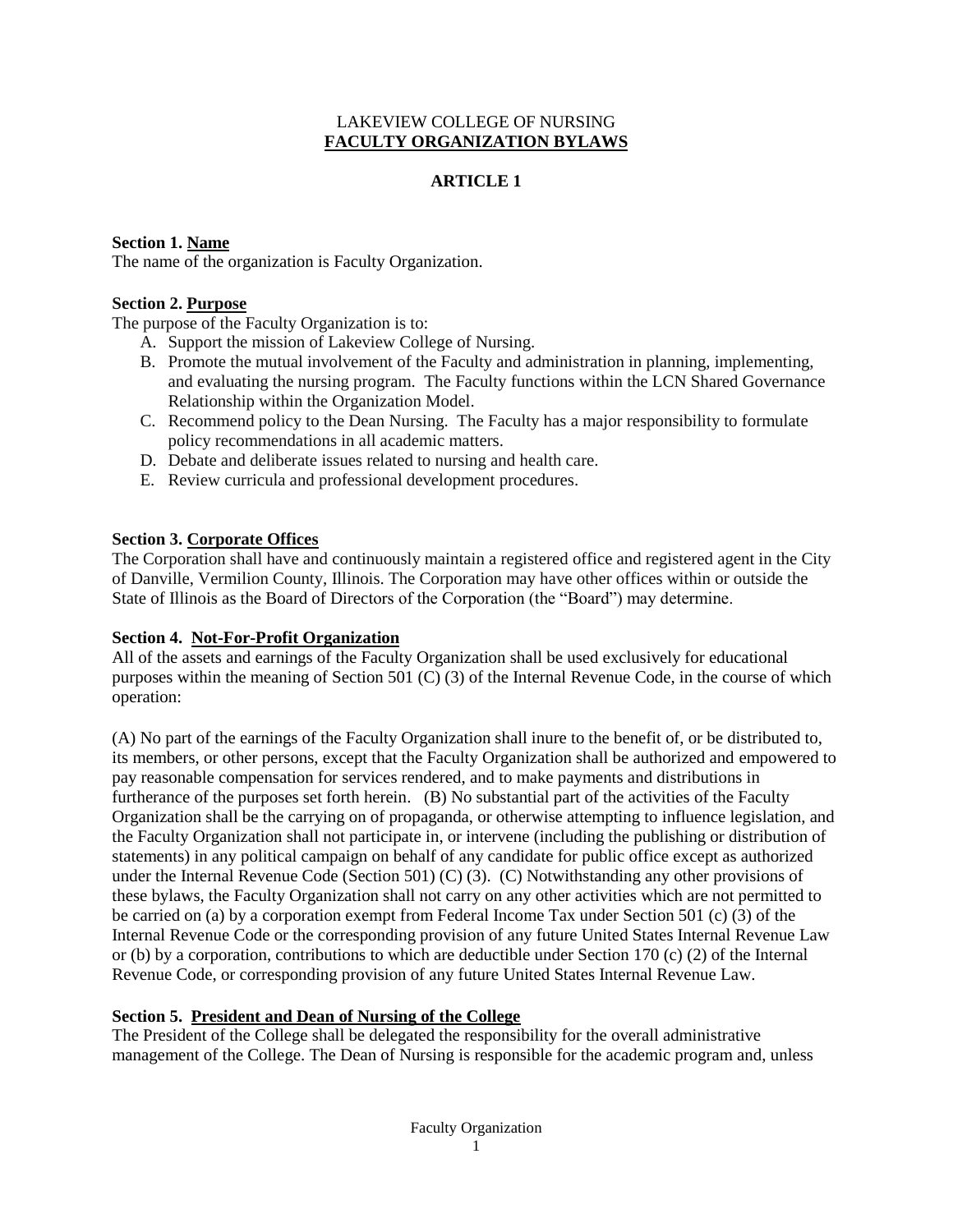otherwise expressly provided, shall be an ex-officio member without vote on all Faculty Organization Committees and shall act as the duly authorized representative of the Faculty Organization.

## **Section 6. Membership**

The faculty organization of Lakeview College of Nursing shall consist of all faculty members who hold full-time appointments to the College and any temporary full-time faculty who meet set criteria. The Dean of Nursing, Director of Assessment, and the Director of Enrollment/Registrar shall serve as ex-officio members.

### **ARTICLE II RESPONSIBILITIES**

## **Section 1. Member Responsibilities**

By delegation from the Board of Directors, it shall be the responsibility of the faculty to sit as a legislative body, to implement faculty functions, and to engage in faculty/student shared governance. It shall also be the responsibility of the faculty to propose policies and procedures to the Dean of Nursing who submits the policy and procedures to the Administrative Team and President for approval prior to submission to the Board of Directors. The Dean of Nursing and President reserves the right to veto.

## **Section 2. Functions of the Members**

The specific functions related to the Faculty Organization are to:

- 1. Develop, implement, evaluate, and revise the nursing education programs in accordance with the philosophy, objectives, and conceptual framework of the Faculty Organization.
- 2. Develop, implement, and evaluate Faculty Organization policies upon approval of the Dean of Nursing and President.
- 3. Recommend action through administrative or academic channels on those matters requiring approval or support.
- 4. Promote personal and professional development of faculty.
- 5. Generate short and long-term goals for the Faculty Organization and evaluate attainment of them.
- 6. Recruit and select individuals who have the potential for successful completion of the nursing program.
- 7. Provide faculty liaison /representation within the College, community, nursing profession, and educational/ clinical affiliations.
- 8. Implement the College Assessment Plan (CAP).

# **Section 3. Academic Freedom**

The common good of the individual faculty member and the Faculty Organization depends upon the free search for truth and its free expression. Academic freedom is essential to these purposes and applies to both teaching and research.

Freedom in research is fundamental to the advancement of truth. Academic freedom in its teaching aspect is fundamental for the protection of the rights of the faculty member in teaching and the student to freedom in learning. Freedom carries with it responsibilities as well as rights. Just as the faculty member should guard their right of free inquiry against limitation by others, so they should guard it against limitation or compromise on their own part. In the exercise of their own freedom, they should be devoted to the purpose for which academic freedom exists.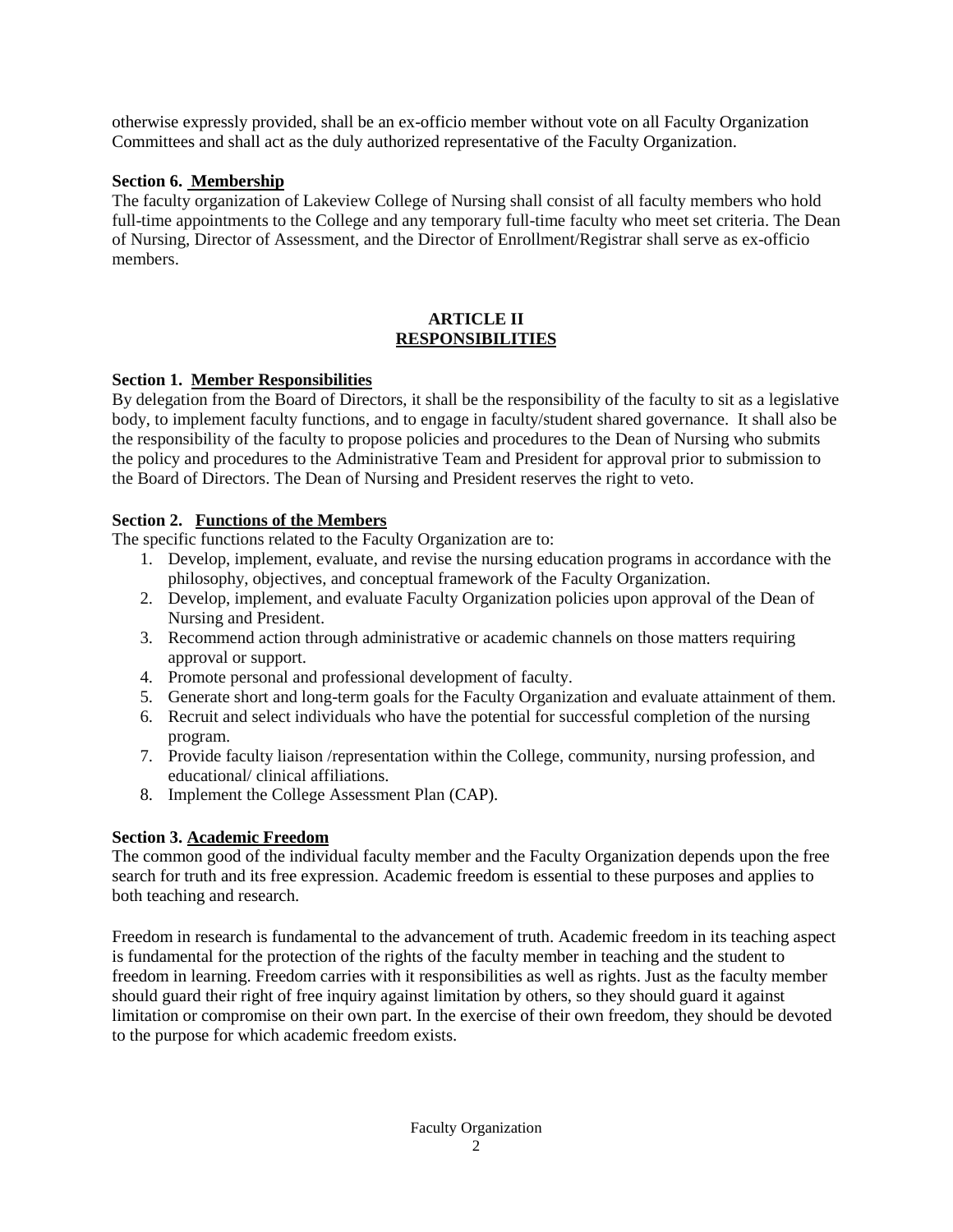### **Section 4. Continuing Education**

The Faculty Organization, with the support and assistance of the Dean of Nursing, is responsible for achieving and maintaining a high level of performance. To this end, the Faculty Organization should assess their overall role and functions on a continuing basis and take steps necessary to strengthen its capabilities and performance.

### **ARTICLE III FACULTY ORGANIZATION MEETINGS**

#### **Section 1. Regular Meeting**

The faculty shall meet regularly at a stated time. Dates for meetings will be established at the end of the spring semester for the upcoming academic year.

### **Section 2. Special Meetings**

Special meetings may be called at any time by the Dean of Nursing or upon a petition of a majority of the members of the faculty filed with the Faculty Chair, provided notice of not less than three days be given.

### **Section 3. Attendance**

Faculty meetings and In-service meetings are mandatory for all full-time faculties unless they are teaching a class/clinical. Full-time faculty duties include mandatory attendance at faculty/committee meetings scheduled during the academic year. For each unexcused absence, the employee will be docked a full day's pay.

Temporary full-time faculty: Each full-time employee with a temporary contract, who has maintained that status for one academic year, regularly attends eight (8) faculty meetings in one academic year, and is an active member on a committee will be considered a regular member of the organization and extended voting privileges.

It is recommended that adjunct and part-time faculty attend faculty meetings and in-services.

Members of the Board of Directors, President, and staff may be invited to attend the meetings of the faculty as nonvoting guests. The Student Government Association President from each campus or designees are invited to attend all meetings of the faculty, provide a report and then be excused.

#### **Section 4. Quorum**

A quorum shall consist of a simple majority of the voting members of the faculty.

### **Section 5. Manner of Acting**

ROBERT'S RULES OF ORDER shall be followed in all meetings. Motions for changes in the conduct of business of the Faculty Organization must be presented to the members in proper form for incorporation into the published regulations. The proposed motion should specifically mention any previous regulations which are to be amended or voided. All proposals concerning revision of regulations shall be presented in writing to the members at least three days before action is to be taken. The act of a majority of the voting members of the Faculty Organization present at a meeting at which a quorum is present shall be the act of the Faculty Organization, except where otherwise provided by law or these bylaws.

Abstentions will be counted as a non-vote.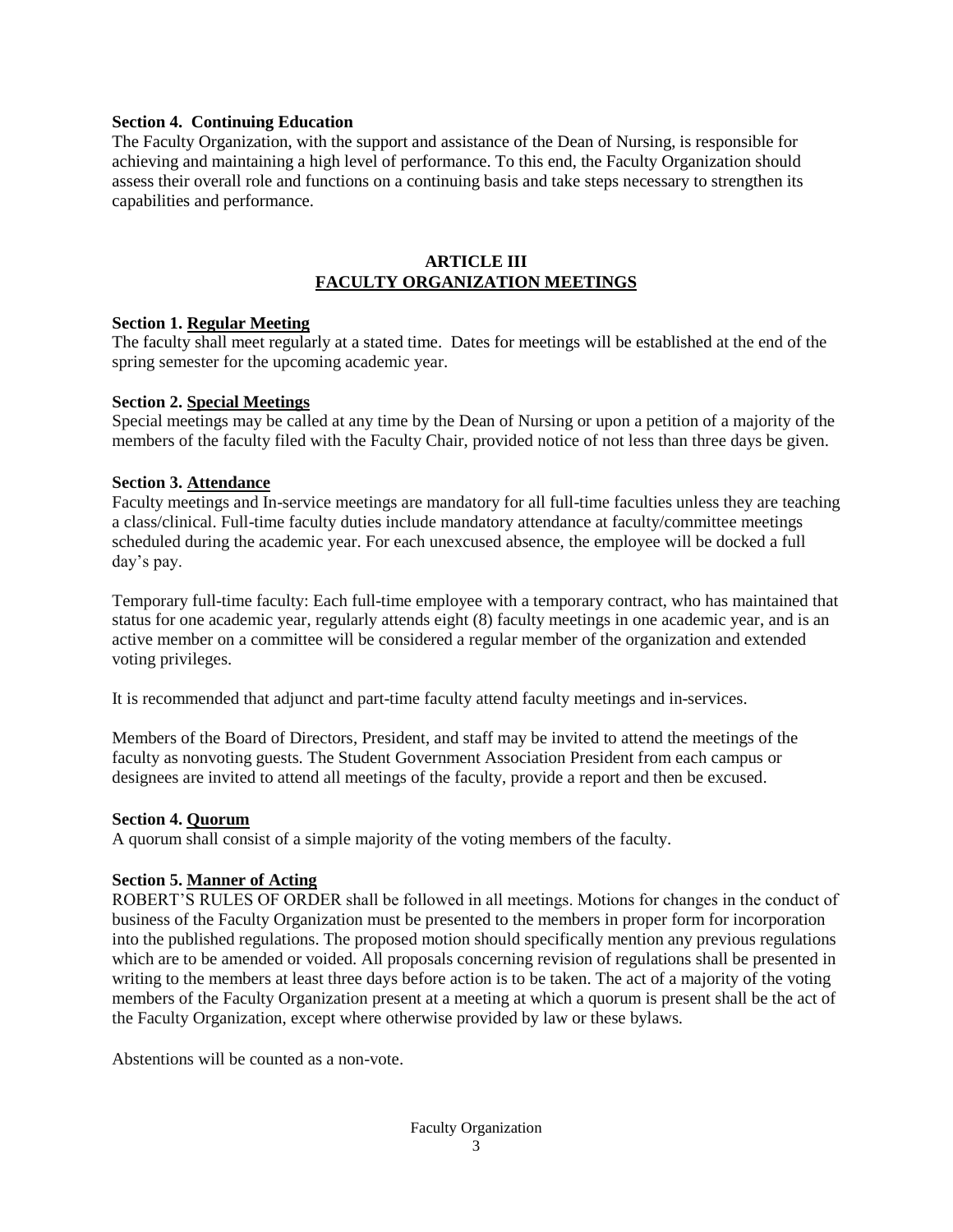# **Section 6. Meetings by Conference Telephone or Video Conference**

Faculty members may participate in and act at any meeting of the Faculty Organization or any committee of the Faculty Organization by means of conference telephone, video conference or similar communications equipment by means of which all persons participating in the meeting can hear each other. Participation in such a manner shall constitute attendance and presence in person at such meeting by the person or persons so participating.

### **Section 7. Compensation**

Faculty shall receive no compensation for serving as a member of the Faculty Organization. Faculty Organizational Chair, Professional Development Committee Chair, and Curriculum Committee Chair will receive one (1) contact hour each during the fall and spring semester.

# **ARTICLE IV FACULTY ORGANIZATION OFFICERS**

### **Section 1. Officers**

The officer of the Faculty Organization shall be the Chair.

## **Section 2. Chair**

The designated Chair shall preside at all meetings of the Faculty Organization. If the Chair is unable to attend a meeting, the Chair will designate a faculty member who will preside over the meeting. The Chair will vote at all meetings. The Chair shall meet with the Dean to prepare the Faculty Organization agenda before each meeting. The Chair will be elected in April by majority vote of the entire faculty organization and will serve a 2-year term starting in August of the new academic year. The Chair will aid in organizing agendas, meeting notes, organizing annual goals for the committee, developing a summation of achievements at the close of the year, writing goals for continued progress, and development of new goals for the following term. The Chair will move back into the Faculty Organization Committee at the end of a two (2) -year term unless re-elected.

The minutes shall be distributed to each member of the faculty with the agenda no later than three (3) working days prior to the next meeting. Additional written information to be discussed must be received not later than one (1) working days preceding the meeting. The Dean of Nursing will also distribute other information to faculty as needed or appropriate. The faculty shall not take final action on any item not on the agenda except by a majority vote. When new business not originally on the agenda is presented, it will be distributed a minimum of one (1) day preceding the meeting, the Chair will ask for a vote to allow it onto the agenda, with a majority vote the item will be placed on that meeting's agenda. If majority vote is not achieved, the new item will be placed on the agenda for the following meeting and wait until next faculty organization meeting for consideration and vote.

### **Section 4. Secretary**

The Faculty Organization shall keep minutes of all its' meetings. The administrative assistant to the Dean of Nursing will record the meeting minutes and maintain the records of all minutes*.*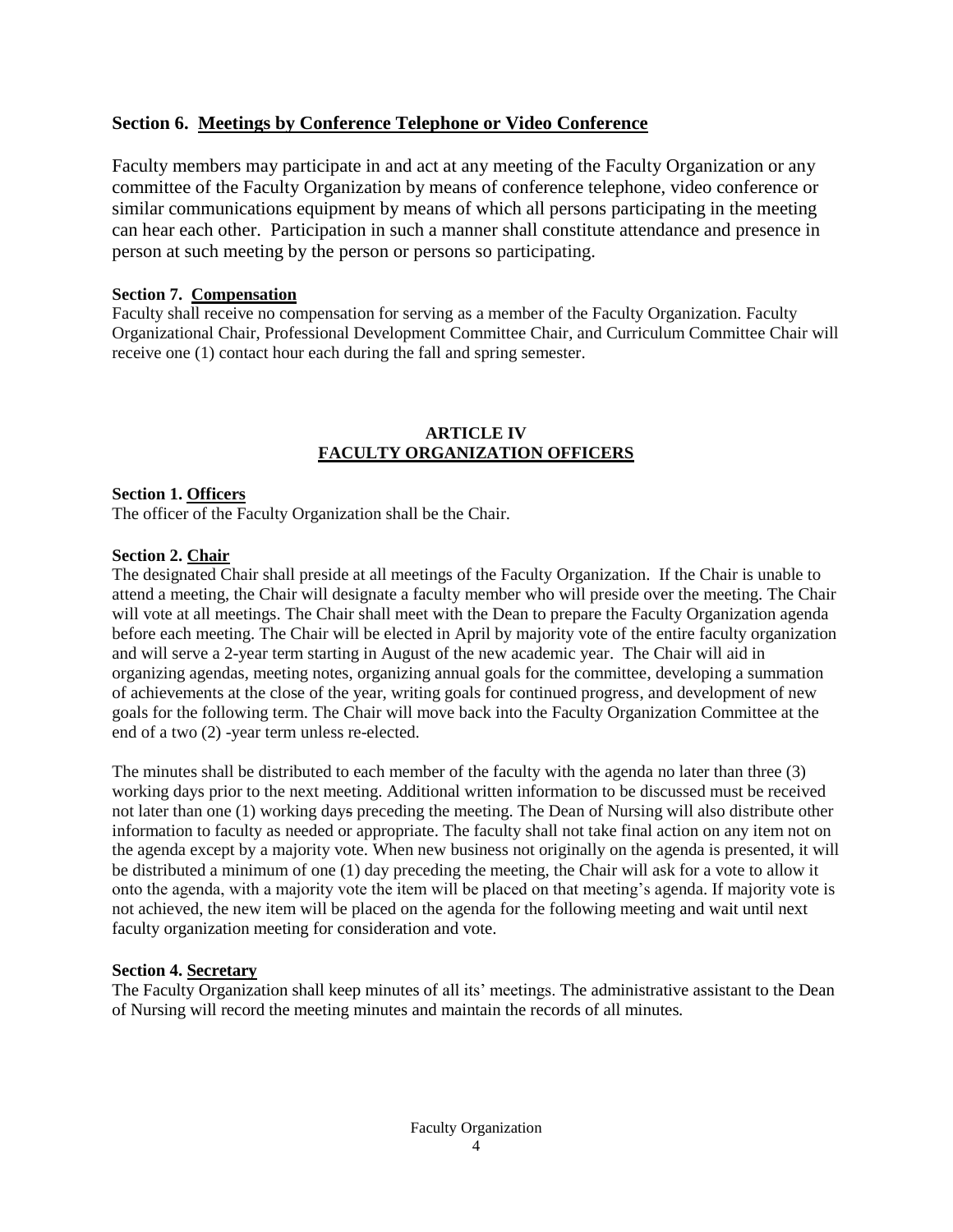## **ARTICLE V STANDING COMMITTEES**

## **Section 1. Designation**

The Faculty Organization, may, by resolution, create standing committees as needed. These committees may include persons other than members of the Faculty Organization.

# **Section 2. Appointment of Committees**

Except as otherwise provided, the Dean of Nursing shall appoint the membership of all standing committees, one of the members so appointed shall be designated the Chair of each committee by the members. Membership of each committee shall last no less than two years Reappointment of half the committee will be made yearly by the Dean. A Chair will serve a 2-year term, in which at the end of the two-year term, the Chair will then move into the Committee member role.

The Chair of a committee may create, as needed, task-specific or "ad hoc" committees to work within the official committee to complete tasks and meet the annual goals of said committee. Such ad hoc committees may recruit additional members according to needs. Ad hoc committee tasks, membership, and activities shall be reported to the committee in which the ad-hoc originated. The Chair of that committee will then report to all faculty during the faculty organization meeting. All ad-hoc committee work will be included in the originating standing committee meeting minutes.

## **Section 3. Committee Meetings**

A simple majority of the committee membership shall constitute a quorum for the transaction of any business at any meeting of the standing committee.

The act of a majority of the Committee members present at a meeting of which a quorum is present shall be the act of the committee.

Abstentions will be counted as a non-vote.

There may be established standing committees with identified powers and duties. The Dean of Nursing may assign additional powers and duties to standing committees and has the authority to establish such special committees as the Dean of Nursing may, from time to time, see fit. All standing committees, unless specifically stated otherwise, shall be responsible to the faculty, and their action reviewed by the faculty.

Each committee shall keep minutes of its proceedings and file them with the Dean's Administrative Assistant. Minutes of standing committees shall include: a report of the date when meetings were held, faculty members present and absent, a summary of topics discussed, a listing of actions taken, specific recommendations for action, and notification of the time and place for the next meeting. Minutes shall be submitted to the Dean's administrative assistant within ten working days of the committee meeting.

A representative of each committee shall make a brief report at each meeting. These reports shall highlight particularly important portions of the meeting minutes and shall include the making of motions for action.

The Student Government Association President(s) or designees may be invited to attend committee meetings of the faculty (except when topic of discussion is of a confidential nature) and have the privilege of the floor but are not eligible to vote.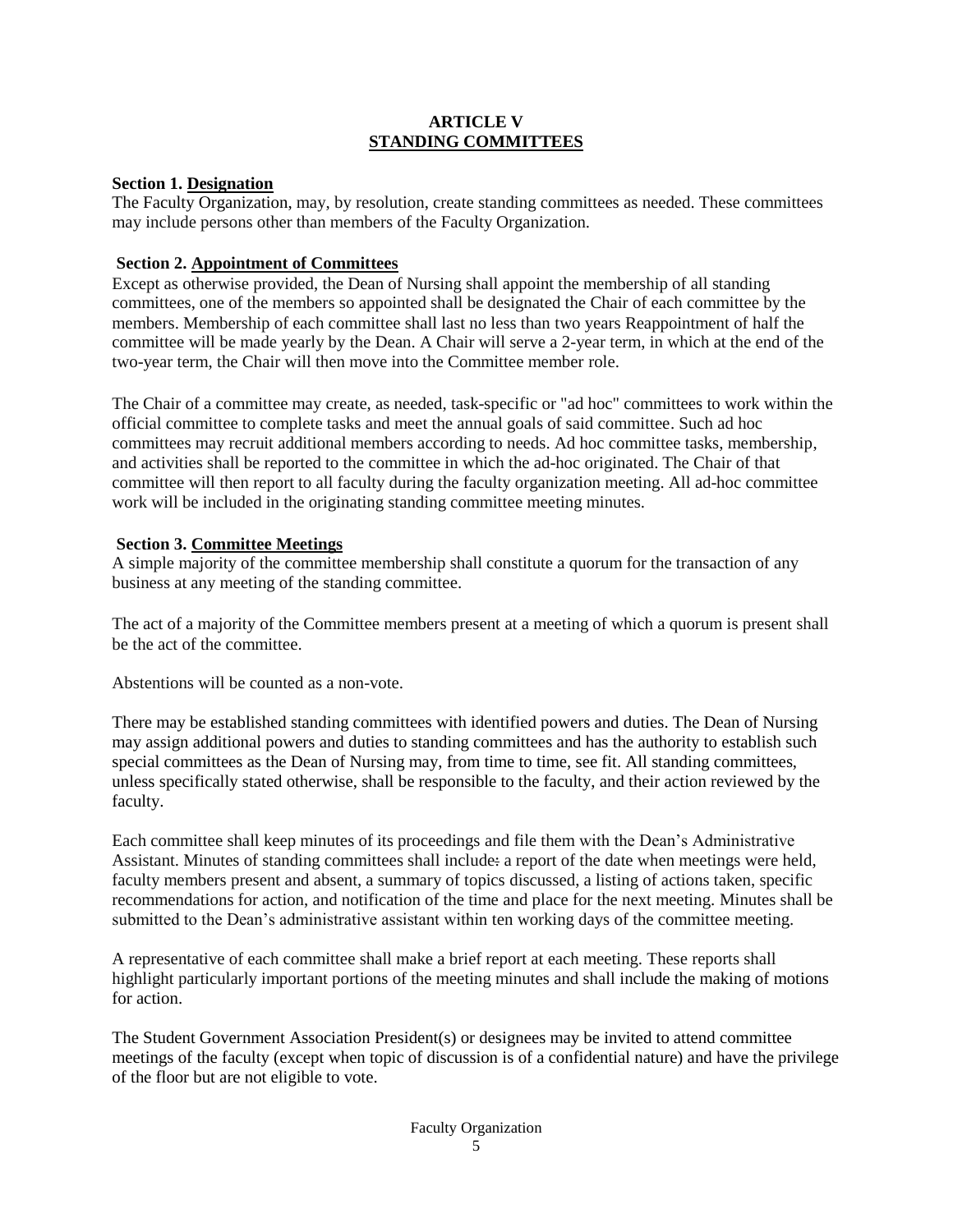Meetings may be called by the Chair of the standing committee or a majority of the committee's voting members. Each committee shall meet as often as is necessary to perform its duties. At least three (3) days before every committee meeting, a copy of the agenda for that meeting shall be sent to every faculty member. The individual who will conduct the meeting shall prepare this agenda. The faculty shall not take final action on any item not on the agenda except by a simple majority vote when a quorum is present.

# **Section 4. Creation and Combination of Committees**

The creation of standing committees named in these bylaws is discretionary with the Faculty Organization. If the Faculty Organization determines that any one or more such committees shall not exist, it shall assign the functions of such committee to a new or existing committee or to the Faculty Organization acting as a committee of the whole.

## **Section 5. Curriculum Committee**

The Curriculum Committee is a standing committee that is composed of a Chair, and at least one faculty representative from each level of nursing courses from both campuses, plus a Student Government Association member. Each curriculum level must be represented. The Dean of Nursing serves as an exofficio member.

Review curricular concerns and recommend changes in the curriculum:

- 1. Review new course proposals and course revisions submitted by Nursing Faculty to determine need and contribution to the achievement of curriculum outcomes, and forwards recommendations to the Faculty Organization for action.
- 2. Evaluate instructional technology (software, books, videos, CD's) and make recommendations for improvement, deletion, or purchase of new material.
- 3. Evaluate off-campus instructional facilities (i.e.: adequacy of clinical facilities to achieve course objectives, review of clinical contracts) using input from students, clinical faculty, and course coordinators.
- 4. Review course instructional materials to determine alignment with course objectives and program outcomes.
- 5. Examine the effectiveness of course assessment methods in evaluating course student learning outcomes.
- 6. Implement evaluation of the criteria under curriculum of the College Assessment Plan.
- 7. Review of end of the semester course evaluations submitted by faculty to the Director of Assessment.
- 8. Review of student evaluations of clinical sites.
- 9. Monitor the adequacy of clinical sites in consultation with the Faculty.
- 10. Review the effectiveness of academic policies (i.e., grading scale, dismissal, probationary status, testing, and criteria for acceleration of the program) and make recommendations for change when needed.
- 11. Submit an annual report summarizing achievements and goal attainment, writing recommended future goals and activities to the Dean of Nursing, Director of Assessment, and President.

# **Section 6. Professional Development Committee**

The Professional Development Committee is a standing committee and is composed of the Chair, three faculty members from both campuses, and one student representative from each campus. The function of this committee is to: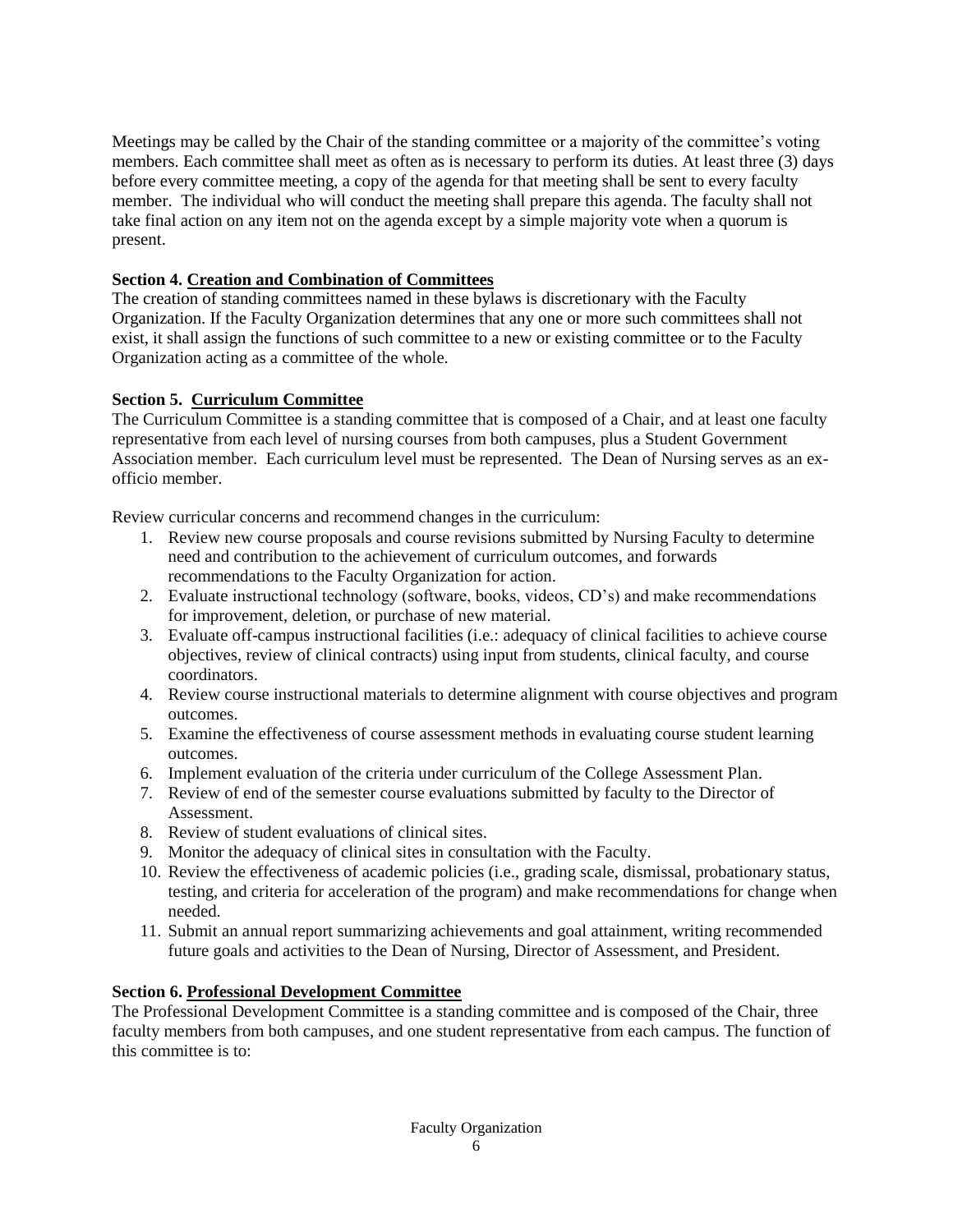- 1. Develop, coordinate, and evaluate continuing education offerings.
- 2. Maintain liaison with other continuing education agencies.
- 3. Assess faculty needs for professional development resources.
- 4. Develop and coordinate faculty development opportunities and resources.
- 5. Establish faculty and staff social/recognition events.
- 6. Revise faculty handbook annually.
- 7. Assist faculty members in preparing for promotion.
- 8. Review request for promotion and portfolio in order to make a recommendation regarding the request to the Dean
- 9. Implement evaluative criteria as identified in the College Assessment Plan.
- 10. Establish guidelines for orientation of faculty members, recommend faculty mentors, and distribute necessary faculty orientation materials.
- 11. Review the evaluation tool utilized for faculty member's performance evaluation annually.
- 12. Implement a Research day each semester with required attendance (as per faculty handbook) of both students and faculty.
- 13. Submit an annual report summarizing achievements and goal attainment, writing recommended future goals and activities to the Dean of Nursing, Director of Assessment, and President.

**Human Subjects Ad-Hoc Committee** – (members from the Professional Development Committee selected as needed by the Dean of Nursing.)

- 1. Review all funded and unfunded research by faculty, staff, or students that involves the use of human subjects, prior to the beginning of the research.
- 2. Determine the type of review (exempt, expedited, or full) the research requires.
- 3. Disapprove, modify, or approve research protocols based upon consideration of the protection of human subjects.
- 4. Suspend or terminate a research project if it violates the federal policies for the protection of humans or if it does not follow the protocols and agreement in the submitted petition to the committee

# **Section 8. The Admissions Committee**

The Admission Committee is a standing committee that is composed of the Director of Enrollment/Registrar who acts as Chair (ex-officio), Dean of Nursing (ex-officio), and five faculty representatives.

- 1. Develop and recommend policies related to admission, progression, and graduation to the Faculty Organization for approval.
- 2. Review students for admission, re-admission, progression, and graduation and refer to the Faculty Organization for action.
- 3. Review and update admissions material.
- *4.* Review statistics provided by the Director of Enrollment/Registrar on the number of students entering, graduating, length of time in the program, withdrawals, and at-risk students to determine the ability of students to meet course and curriculum outcomes*.*
- **5.** Submit a written annual report summarizing achievements and recommendations for future activities to the President, Dean of Nursing, and Director of Assessment